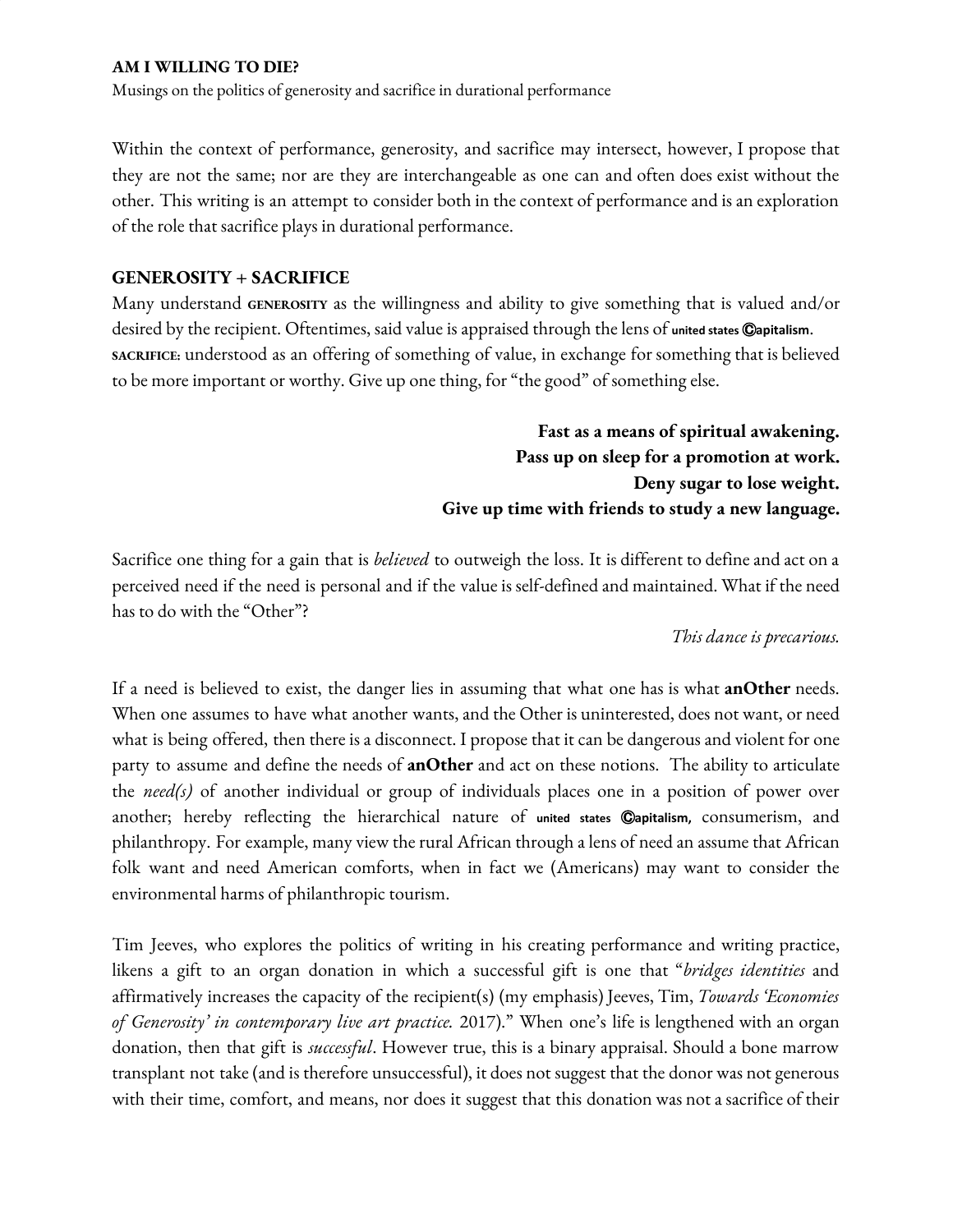Musings on the politics of generosity and sacrifice in durational performance

time, comfort and means in the hopes for something of value – a life. It also does not deny the recipient's need, or desire for the transplant to be successful. **u.s.** Ⓒ**apitalism** cannot be the only filter through which we determine value, nor does the success or failure of an exchange exclusively reflect sacrifice. Let us keep these relationships in mind and shift our thinking to durational performance.

## **AM I WILLING TO DIE?**

Notions and questions of generosity and sacrifice often come up in consideration of durational performance. There is an obvious giving of time, mental and social energy. Audiences also give and receive. I will use nudity to share my thoughts on generosity and sacrifice as it pertains to my personal creative practice.

While I am not uncomfortable with nudity or being nude, and I am often nude in much of my performative work. Some may describe thisas the element of generosity in my work. **I do not**. If I did, it could be implied that I place a distinguished value on my nakedness and recognize someone's gain in consuming it. Nope, despite being comfortable in my birthday suit – notabout that life. On the other hand, I do view my consensual nudity as sacrificial. When an audience sees my naked body, they are not being given a gift. They will read and consume my nudity as they see fit, take what they want and leave the rest, regardless of my own intention(s), and/or whatever needs (social, political, sexual) for which I believe my sacrifice is made.

Then for what am I sacrificing my modesty (as defined by a certain social standard)? I *believe* that in my attempt to articulate *and* problematize the ways in which the Black female body is consumed by and within a Capitalist society and economy, I also challengeand point out these relationships. To do this, I am willing to give up my comfort and safety in exchange for what I *experience* as a social need. To do this, I forfeit the idea that I have control over the ways in which my body is consumed as and by the Other.

If an artist is willing to present their naked body before strangers for the "greater good", of themselves, or their audiences, then sacrifice comes far before curtain call. Before I begin a performance, I am always considerate of the ways in which audiences may respond to the work as well as ways that I may be endangered. I know that a piece is ready because I understand and believe the gain is worth the sacrifice of my safety – the value is placed upon society and the loss of value is my own life.

When Marina Abramović lay naked on a table, surrounded by objects for her audience to use upon her (and each other) she did so with a willingness to die. Most did not hurt Abramović, but some did. She once noted that the only reason that she was not raped "is because their [the male's] wives were in the room." Sexual violence against women did not suddenly exist because Abramović was naked on a table. Were that the case, she could have just stood up and put clothes on. The legacy of violence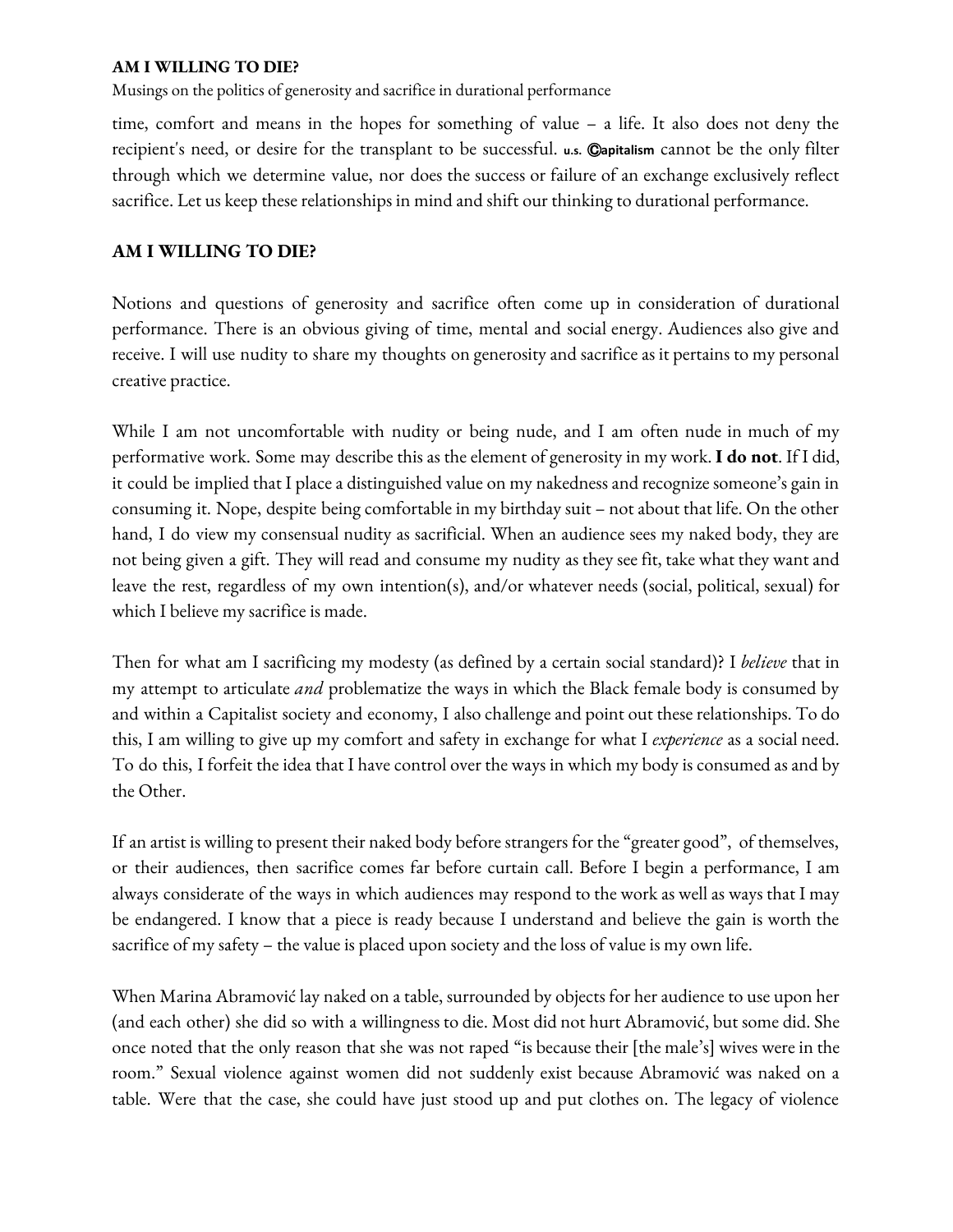Musings on the politics of generosity and sacrifice in durational performance

towards female bodies precedes this performance and is why this work was an is so provocative. Abramović merely pointed it out – both generously and sacrificially.

# It is at this small intersection that the lines between art and life blur in performance art and is *the space that I strive to be when I ask myself if I am willing to die.*

I *must* be willing to die – within the parameters of the work. What this does not mean is that I would not resist death should it threaten. Instead, what it means is that if - within the frame and structure of the work – my life is threatened, I would welcome and accept that and relationship(s) that I have successfully within the context of the work. The presence of my body, my actions, and the relationships presented simply are simply unveiled.

As we near the end of my musings, I'd like to muddy the water a bit and liken the politics of sacrifice and a "willingness" to confront death to some of our well-known political leaders. As we all are experiencing in one form or another, politics is one of the most performative arenas on the planet, trite with theatrics, they are a prime example of durational – but will leave that discussion for another time.

Civil Rights leader Malcolm X understood what it meant to live and perform with the risk of death. When he would begin a speech, take his children for a walk, lay his head down at night, he recognized that death was at his heels at all time. He lived and performed his self-identified (God-given as experienced by him) duties with the risk of being ridiculed, shot, attacked, resisted, fought and bombed. In fact, he was all of those things. However, he continued his work because he was willing to die for it. He said himself, "I live like a man who is dead already (Brown, DeNeen, Washington Post, February 2018)." However, it was the parameters of Malcolm's work that placed him in this position. Yes, he would take protective measures, however, within those parameters, he will willing to give his life. His work's intention was not simply to point out those relationships and provoke them, but his existence and the system within which he operated pointed out that which he was working so diligently to change.

### **not my president donald trump is unwilling to die for his work**

When trump enters an arena to begin a speech, he is surrounded by protection and his audience is required to also submit themselves to security vetting. Again, pointing out preexisting and operating **completely within the very power structures that put them in place.** Journalist Zoe Williams writes, "he [trump] has a long-term fear of being poisoned...Ttrump's answer to the poisoning threat is to eat McDonald's, by preference, all the time; the burger chain never knows he's coming, and it's all premade (The Guardian, January 2018)". Easily scared and on edge, he is easily startled by an all too enthusiastic fan or audience member. He may perform acts of acts of generosity, yet he is sacrificing nothing for no one and is unwilling to die for his work. It would be nearly impossible and certainly life-threatening to threaten trump's life. Many want it, but most will not attempt, and anyone who